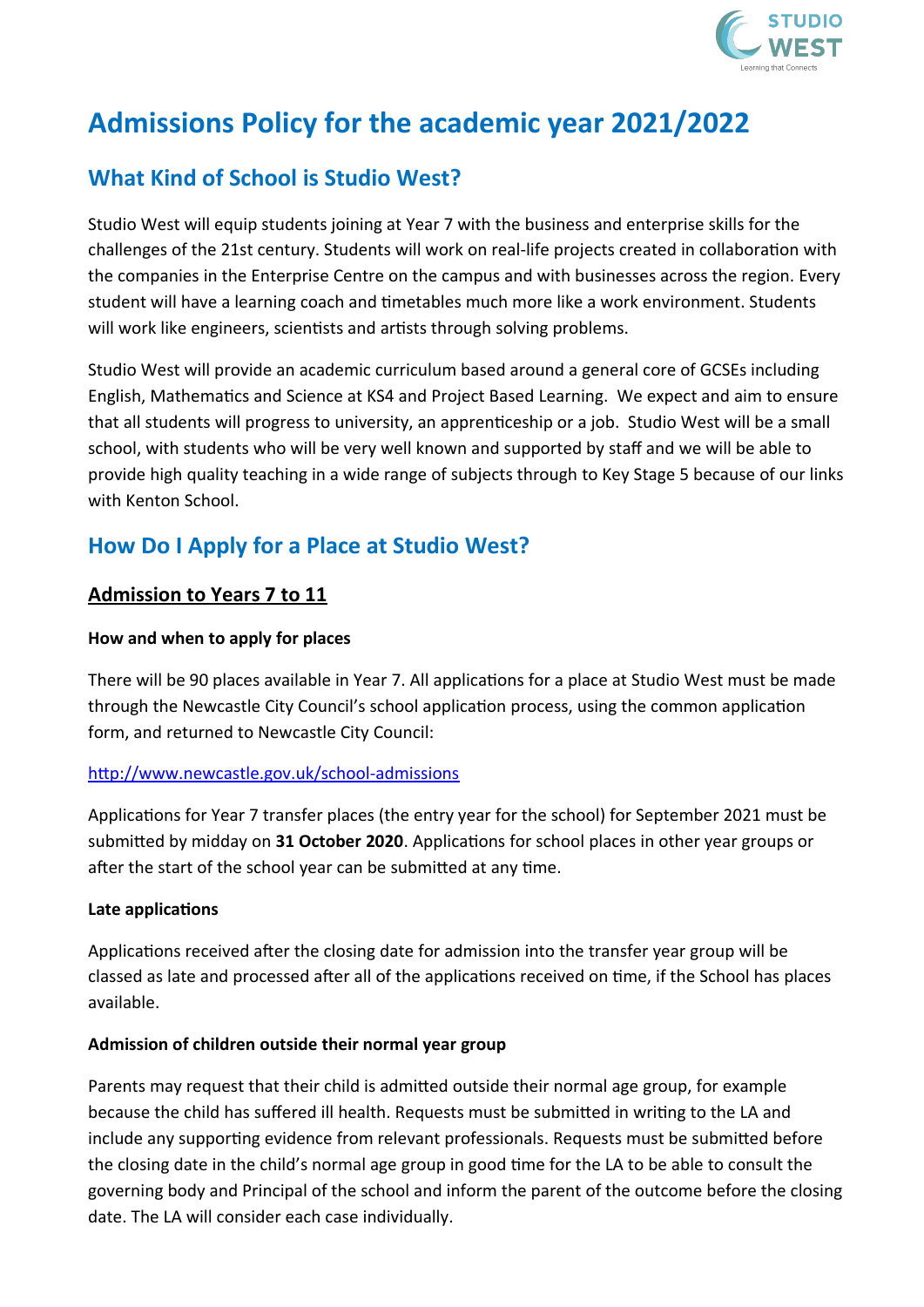

### **Will My Son or Daughter Get a Place at Studio West?**

#### **How places will be allocated**

Where fewer applications than the published admission number(s) are received, Studio West will offer places to all those who have applied.

#### **Special Educational Needs**

Children who have an Education, Health and Care Plan which names the school will be admitted to the school before all other applicants**.** 

### **Oversubscription Criteria for Studio West**

Where there are more applications for admission than places available, the following oversubscription criteria will be used in the order shown to decide which students will be allocated places.

- 1. Looked after Children in the care of a local authority or children that were looked after by the local authority and immediately after that became subject to an adoption, residence (child arrangements) or special guardianship order. Evidence of the appropriate order must be submitted before the closing date for applications.
- 2. Children who have a brother or sister (a sibling) who will be on roll at the school on the date that the child will be admitted in September 2021. Sibling refers to brother or sister, half brother or sister, adopted brother or sister, step brother or sister, or the child of the parent or carer's partner, as long as the children live at the same address. Sixth form students are eligible as sibling links.
- 3. Children living nearest to the school as measured in a straight line distance from a fixed central point at the school to a point in the centre of the home address of the child, using the Local Land and Property Gazetteer and British National Grid Easting and Northing co-ordinates.

#### **Tie break**

In the event that more than one child has an equal right to an available place, the school will use random allocation as a tie-break.

#### **Additional notes**

- Parents/carers have two weeks to respond to an offer of a school place. If an acceptance is not received it may be assumed that a place is no longer required and the offer may be withdrawn.
- Parents who share responsibility for the care of their child are expected to reach agreement to a school placement between them. In the event of a dispute the school will accept the application from the parent to whom the child benefit is paid.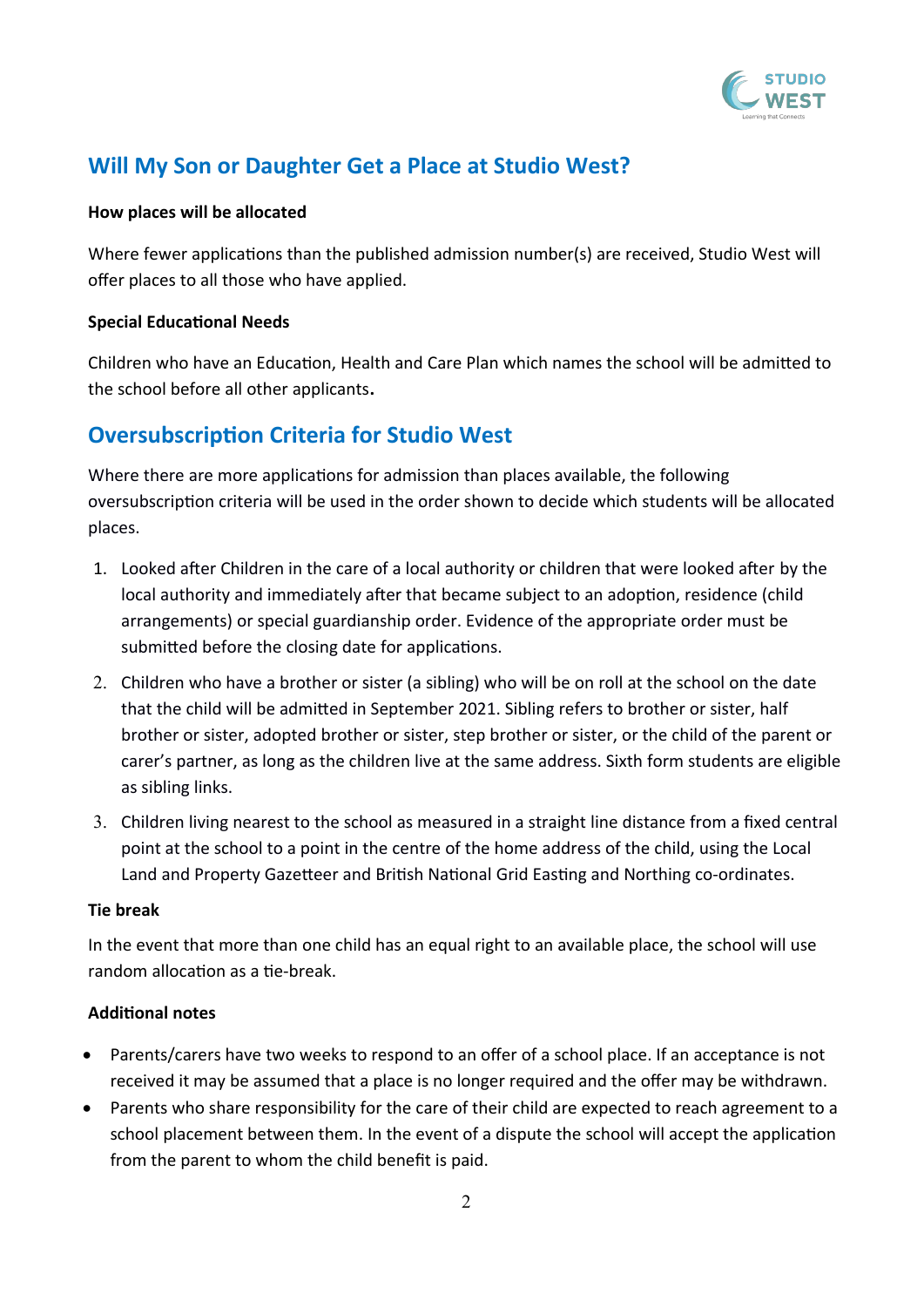

- When stating your choice of school, you must give the child's permanent address at the time of application. The address of childminders or other family members who may share in the care of your child must not be quoted as the home address.
- If the child lives part of the week between two parents, the child's address should be the address where the child lives (1) during the school week, or (2) with the parent who receives child benefit or where the child is registered with a GAP, if there is any dispute.

### **Waiting Lists**

Where in any year Studio West receives more applications for places than there are places available, a waiting list will operate until 31 December of the same year. The waiting list will be maintained by Studio West and it will be open to any parent to ask for their child's name to be placed on the waiting list, following an unsuccessful application. Position on the waiting list and allocation of places will be determined solely in accordance with the oversubscription criteria outlined above. When a place becomes available, the name at the top of the list will be automatically contacted.

### **Appeals**

If your child is not offered a place at Studio West you have the right to appeal. You must write to the School stating that you wish to appeal and the forms will be sent to you directly. To request an appeals form, you should write to:

Mrs V Wigham Principal Studio West West Denton Way Newcastle upon Tyne NE5 2SZ

Studio West appeals process is compliant with the School Admission Appeals Code. Studio West will arrange for an Independent Appeals Panel to consider the reasons for refusal and your reasons for wanting to attend Studio West.

The panel will consist of three people (two will have education experience and one will be an independent person with no education experience). The panel will consider the case put forward. It must consider the admission arrangements for Studio West and the reasons why you want to attend this particular school. The panel must exercise its discretion by balancing the weight of arguments.

Studio West will provide Parents / Carers with the right to attend the Appeals Panel meeting in person; notification of the appeal date will be sent at least fourteen days prior to the hearing.